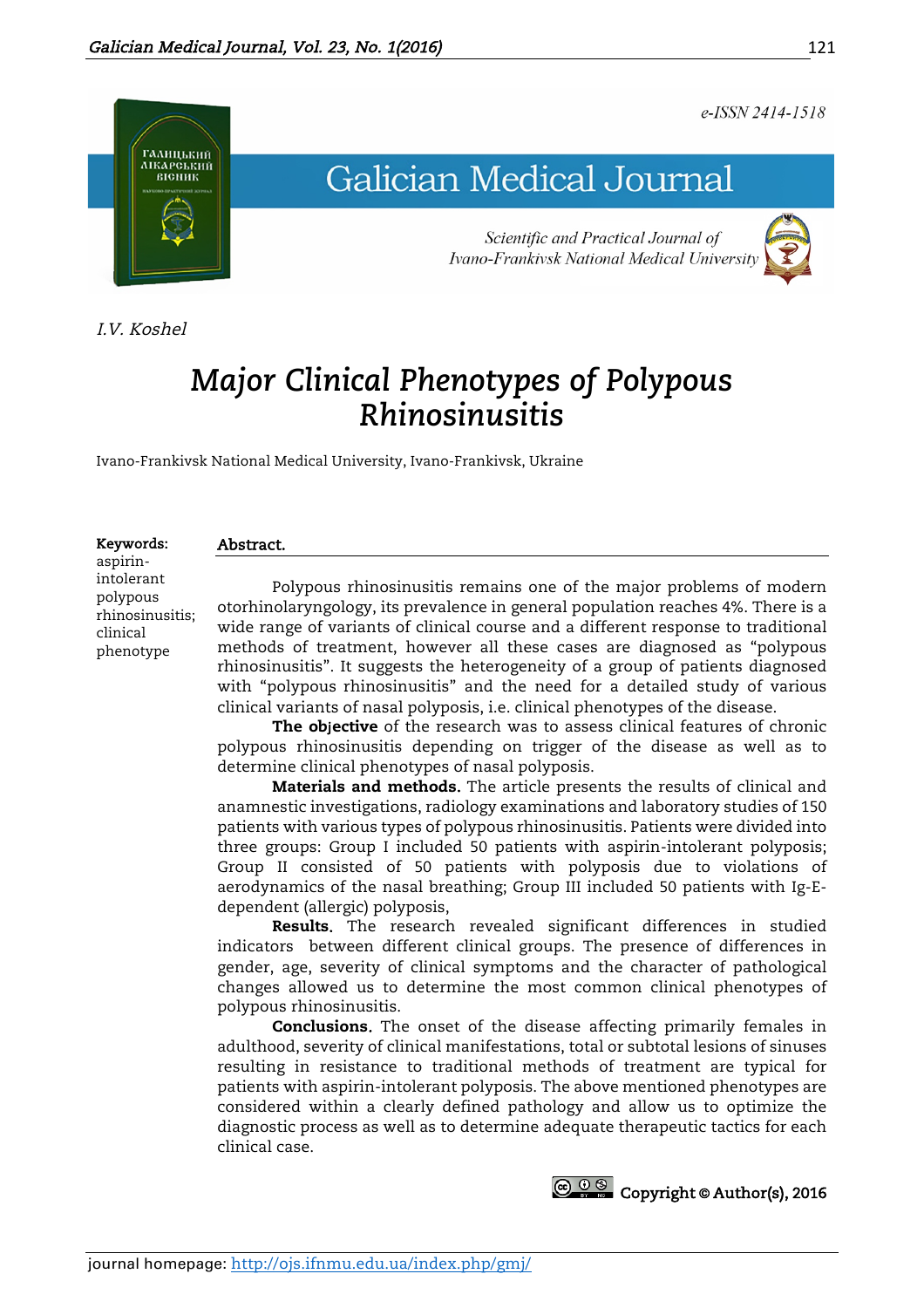#### Problem statement and analysis of the recent research

Polypous rhinosinusitis is a chronic inflammatory disease of the nasal mucosa and paranasal sinuses characterized by the formation of polyps. Epidemiological and statistical studies indicate that the prevalence of polypous rhinosinusitis in general population of Europe is between 2% to 4%. Patients with polypous rhinosinusitis account for 5% of the total number of patients consulting ENT specialists and 4% of patients visiting allergologists [1, 2, 3, 4, 5]. However, there are other data that the disease manifests itself in 15-25% of patients with ENT diseases [6].

Clinically, the term "nasal polyposis" involves all types of nasal polyps, found within the ethmoid bone, the middle meatus, and the middle turbinate which appear as gray-blue evaginations. Larsen P.I. and Stammberger H. consider the mucous membrane of the middle turbinate and the middle meatus to be the origin of polyps while the inferior turbinate has no tendency of nasal polyp formation [7, 8, 9]. The reasons are unknown. Nowadays there is no adequate definition of nasal polyps, or nasal polyposis. According to Stedman's Medical Dictionary (1995) polyp is a general descriptive term used with reference to any mass of tissue that bulges or projects outward or upward from the normal surface level, thereby being macroscopically visible as a hemispheroidal, spheroidal, or irregular mound-like structure growing from a relatively broad base or a slender stalk [10]. It means that any spherical outgrowth of the nasal mucosa or paranasal sinuses should be considered as nasal polyp. Some authors consider chronic sinusitis and nasal polyposis as various diseases of the mucosa [11]. Nowadays there is a consensus that chronic rhinosinusitis is a major disease and nasal polyposis is its subpopulation [12].

Histologically, nasal polyps are characterized by swelling and/or fibrosis, reduced vascularization, decreased number of glands and nerve endings, and damaged epithelium. Histological examination of polyps allows us to differentiate eosinophilic polyps constituting approximately 65-90% of all cases from neutrophilic polyps [13, 14]. Neutrophil-dominant polyps are detected histologically in 15-20% of cases. Neutrophils are associated with the growth of polyps in cystic fibrosis, Young's syndrome, Kartagener's syndrome and immotile cilia syndrome [15-18]. They are usually connected with a certain genetic functional defect in the mucociliary apparatus due to violations of the rheological properties of nasal mucous or damage to the cilia of the ciliated epithelium. In this case chronic polypous rhinosinusitis is syndromic in nature with co-existent lesions of respiratory and other systems.

Eosinophilic polyps received their name due to the presence of tissue eosinophilia accompanied by mononuclear cell infiltration, plasma cell infiltration, and T-cell infiltration. Pathogenetically, a large number of tissue eosinophils on the background of their normal content in the blood is explained by increased transendothelial migration and inhibition of programmed cell death (apoptosis) of eosinophils [19,20]. Impregnation and accumulation of plasma proteins (albumin) is considered as the link between tissue eosinophilia and polyp growth.

Over recent years nasal polyposis is considered as a heterogeneous disease that could fail to impact its classifications. In modern otorhinolaryngology, there are many different classifications of polypous rhinosinusitis. In particular, according to the prevalence of polypous process in the nasal cavity, lesions of the paranasal sinuses, their localization [3, 21, 22, 27]. In addition to clinical classifications there are also clinical and morphological classifications of polypous rhinosinusitis. The development of nasal polyps is classified into two phases: the initial phase is edematous or glandular and cystic one and the second stage is fibrous one. The use of topical corticosteroids at the first stage can cause regression of polyposis, and at the fibrous stage only surgical treatment is effective. [23]. Another classification distinguishes antrochoanal polyps, large isolated (choanal) polyps, chronic non-eosinophilic dominant polypous rhinosinusitis, chronic eosinophilic dominant polypous rhinosinusitis and polyps associated with specific conditions (fibrous cysts, malignancy, etc.) [15-18, 24]. A significant number of classifications indicates that despite the large amount of diverse research there is no consensus on the etiology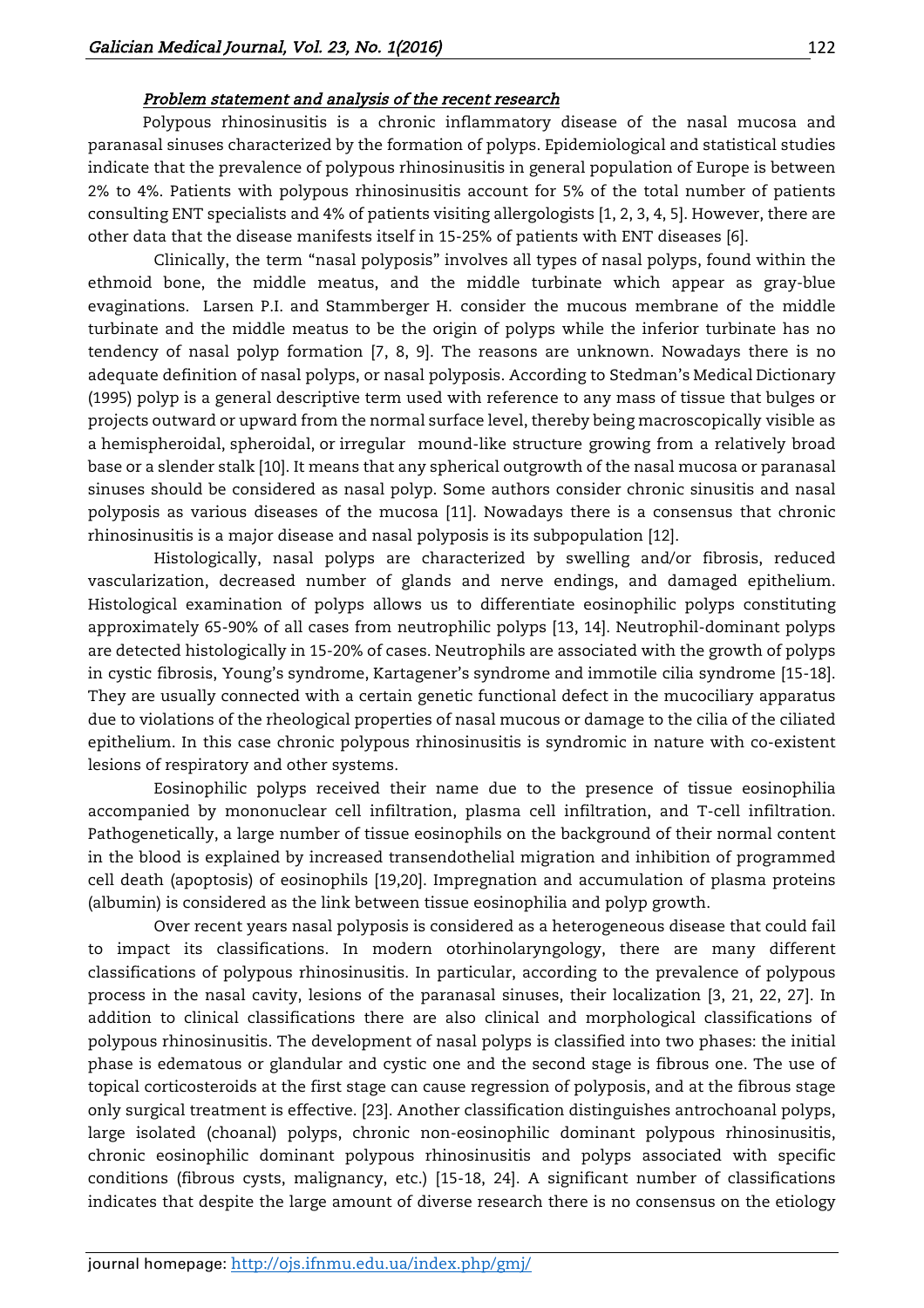and pathogenesis of polypous process. Current research proves quite convincingly that polypous rhinosinusitis is significantly different from other forms of chronic inflammation not only in the pathogenesis, morphological pattern and clinical course, but also in the nature of local tissue response to surgery and medication. However, all researchers refer polypous rhinosinusitis to diseases treatment of which is ineffective due to frequent relapses. Relapses of polypous rhinosinusitis after surgical treatment reach 60-80%. 20% of patients develop recurrent nasal polyposis within 1 month after surgery, 42% of patients develop it a year after surgery, and in 81% of patients recurrent nasal polyposis is diagnosed 2 years after surgery [2, 3, 4, 5, 13, 26].

Particular attention is given to treatment of polyposis in comorbidity, since there was observed that nasal polyposis is often associated with severe diseases such as asthma, chronic obstructive pulmonary disease, aspirin intolerance, allergy and others. There is a wide range of variants of clinical course and a different response to traditional methods of treatment, however all these cases are diagnosed as "polypous rhinosinusitis". It suggests the heterogeneity of a group of patients diagnosed with "polypous rhinosinusitis" and the need for a detailed study of various clinical variants of nasal polyposis, i.e. clinical phenotypes of the disease.

The closest approach to modern understanding of polyposis phenotypes was made by S.Z. Piskunov who described the following clinical and pathogenic variants of polypous rhinosinusitis:

- − related to changed architectonics of the nasal cavity;
- − allergic (Ig-E-dependent);
- − fungal (allergic fungal sinusitis);
- − syndromal: cystic fibrosis, Young's syndrome, Kartagener's syndrome, large group of socalled tubulopathies, or immotile cilia syndrome;
- − polyposis associated with intolerance to aspirin (aspirin triad).

However, the indicated types of polyposis are determined when defining triggers of the disease that is insufficient for clinical practice. The identification of the features of clinical course of each polyposis form is relevant in terms of allocation of a specific patients' phenotype. Phenotypic characteristics are convenient to use as diagnostic and prognostic criteria for various ethiopathogenetic forms of polypous rhinosinusitis.

The objective of the research was to assess clinical features of chronic polypous rhinosinusitis depending on trigger of the disease as well as to determine clinical phenotypes of nasal polyposis.

## Materials and methods

The study included 150 patients diagnosed with "chronic polypous rhinosinusitis" who were hospitalized in the ENT department of the Regional Clinical Hospital within 2011-2014. Patients were divided into three groups: Group I included 50 (33.3%) patients with aspirin-intolerant polyposis; Group II consisted of 50 (33.3%) patients with polyposis due to violations of aerodynamics of the nasal breathing; Group III included 50 (33.3%) patients with Ig-E-dependent (allergic) polyposis.

Clinical peculiarities determining the phenotype features include age-related and chronological aspects of the disease, sex-specific prevalence of the disease, prevalence and morphological characteristics of inflammation, type of the disease course, the efficiency of its treatment using the most effective conventional methods.

## Results and discussion

The moment of disease manifestation (diagnosis of polypous rhinosinusitis) and disease duration were determined according to the patient's words or date when diagnosis was made as indicated in his/her outpatient medical record. At the moment of making a diagnosis all patients were divided into 2 groups according to the age classification:

journal homepage: http://ojs.ifnmu.edu.ua/index.php/gmj/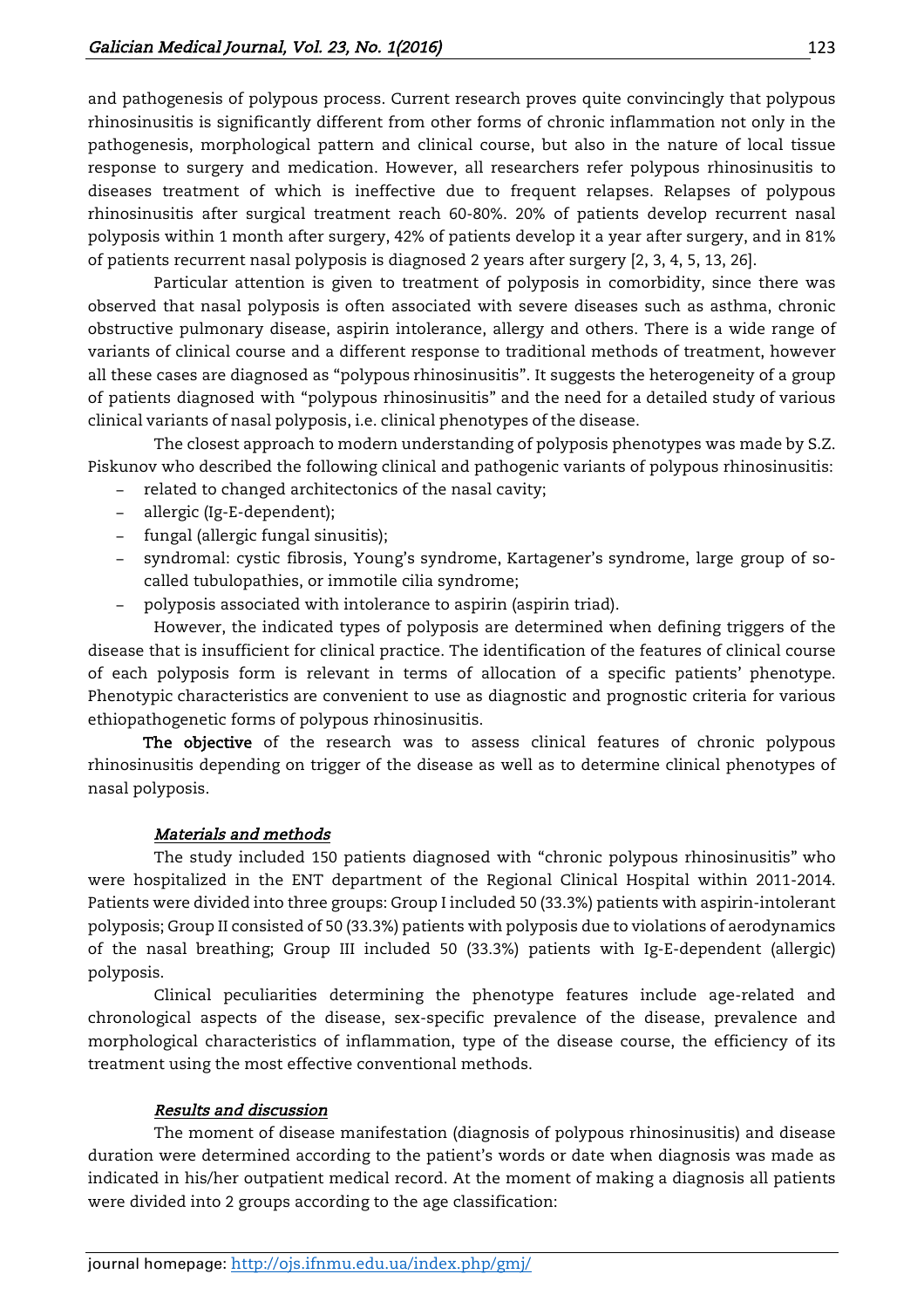Group 1 – young people (17-35 years old);

Group 2 - mature and elderly people (36-70 years old).

Among patients of Group I - aspirin-intolerant polyposis was first diagnosed in mature and elderly people in most cases - 41 (82%) patients. The number of patients in Group II - polyposis due to violations of aerodynamics of the nasal breathing - was divided almost equally - 26 (52%) young people versus 24 (48%) older people. Among patients of Group III - Ig-E-dependent (allergic) polyposis there were 36 (72%) young people.

Thus, the incidence of chronic polypous rhinosinusitis in age groups was divided very unevenly. The peak incidence of aspirin-intolerant polyposis compared to other types of rhinosinusitis prevailed in the mature age group. It developed in 82% of people within the age range of 36-70 years. 72% of young patients suffered from Ig-E-dependent polyposis. The incidence of polyposis due to violations of aerodynamics of the nasal breathing had no age-dependence, as patients were distributed evenly - 52% of young people versus 48% of older people.

Gender is one of the most important criteria determining the phenotype. There was an obvious trend towards higher prevalence of polyposis in males of Group II and Group III. There were 32 (64%) men in Group II being 28% more than women - 18 (36%) and 27 (54%) men in Group III. Among patients with aspirin-intolerant polyposis, female patients prevailed - 58% (29 patients); there were 42% (21 patients) of males, respectively. These data are significantly different from gender differences in other groups with polyposis, where the incidence among women is significantly less than among men.

Age and gender indicators characterize the incidence of polyposis at the time of initial diagnosis. However, the period of disease in most patients was probably significantly longer, and visit to a doctor was preceded by a latent period, long-term compensation of the symptoms of the disease, impaired nasal breathing as a result of self-medication in particular, or banal indifference of patients. The duration of the disease is important when assessing clinical peculiarities of any chronic processes. Therefore, we studied the age of onset depending on gender (Fig.1).



Fig.1. PMH (past medical history) duration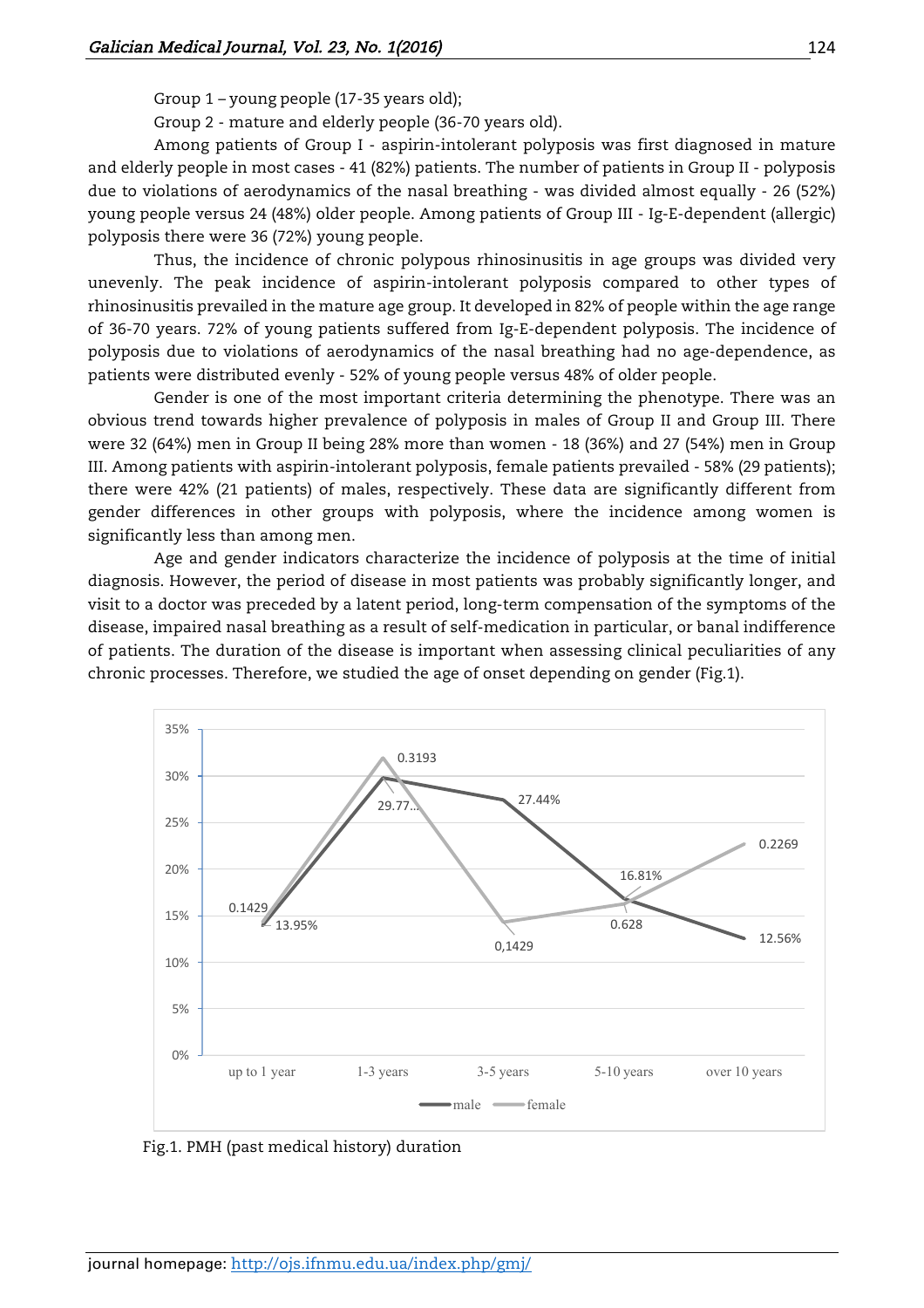It is noteworthy that patients with disease duration of more than three years constituted the largest part among men and women. The relatively short duration in both sexes was almost the same: up to 1 year in 13.95±2.36% of males and 14.29±3.21% of females; 31.93±4.27% of men and 29.77±2.52% of women reported on the duration of 1-3 years. Within the range of 3-5 years the disease duration in men was significantly higher than in women – 27.44±3.04% versus 14.29±3.21%. The difference in the indicators was 13.15%. Within the range of 5-10 years of disease duration the indicators were aligned: indicators of men significantly reduced by 11.36% while those of women tended to increase. However, the duration of the disease of over 10 years in women significantly dominated over the indicators of men: 22.69±3.84% versus 12.56±2.26%. The difference in the indicators was 10.13%. The indicated dynamics may indicate a more severe course of polyposis in females.

Clinical manifestations of polyposis do not cause special difficulty in its detection. Common symptoms are difficult breathing through nose, nasal discharge and presence of polyps in the nasal cavity. To determine the duration of the disease is also not difficult. However, in the context of determining the phenotype, the relevant problem is to diagnose the extent of sinus lesions. Therefore, the diagnosis in all patients was based on the patient's complaints and history taking, results of otorhinolaryngological and routine X-ray examination, as well as the results of nasal endoscopic examination, computed tomography of the nasal cavity, sinuses and elements of the osteomeatal complex. According to the results of examinations considering ICD-10 requirements patients were divided into groups depending on the number of affected sinuses. People with a lesion of one or several sinuses on one side constituted a group of monohemisinusitis, people with bilateral lesions (not of all sinuses were affected) constituted a group of polysinusitis, and people with pervasive lesions of the sinuses constituted a group of pansinusitis.

Among patients of Group I - aspirin-intolerant polyposis - in most cases (84.73%) pervasive lesions of the sinuses (pansinusitis) were diagnosed and in 15.27% of cases subtotal lesions of the sinuses (excluding the basilar sinus) were detected.

Among patients of Group II - polyposis due to violations of aerodynamics of the nasal breathing - lesions of the sinuses were mainly observed in the form of maxilla-ethmoidal sinusitis with a slightly swollen mucosa of other sinuses on the same side being conventionally regarded as hemisinusitis. Among patients of Group III - Ig-E-dependent (allergic) polyposis - the number of patients with pansinusitis accounted for more than half of cases - 63.48%. In 36.52% of patients of this group multiple bilateral lesions were diagnosed. The represented data indicated the unquestionable dominance of multiple forms of sinus lesions over isolated ones in patients of Group I and Group III. This feature characterized aspirin-intolerant polyposis and Ig-E-dependent (allergic) polyposis as the pathology with severe course. The severity significantly affects the treatment outcomes. Therefore, we conducted a detailed study of the course of the disease in patients of these groups.

The distinctive feature of patients with Ig-E-dependent (allergic) polyposis was the fact that patients with disease duration of more than three years but not more than ten years constituted the largest part (73.3%). The number of patients with relatively short duration of the disease (3-5 years) among patients with aspirin-intolerant polyposis was significantly less - 41.7%. Within the range of 3-5 years the duration of the disease in patients did not exceed 19.6% versus 57.1% among patients with Ig-E-dependent (allergic) polyposis. The difference in the indicators was 37.5%. Within the range of 5-10 years of disease duration indicators were aligned: in Ig-E-dependent polyposis they reduced by 22.1% and in aspirin-intolerant polyposis they tended to increase by 16.2%. However, disease duration of more than 10 years in patients with aspirin-intolerant polyposis increased progressively and significantly exceeded the indicators in patients with allergic polyposis: 56.4% versus 12.5%. The difference in the indicators was 43.9%. The above-mentioned dynamics indicated a more severe course of the disease in patients with aspirin-intolerant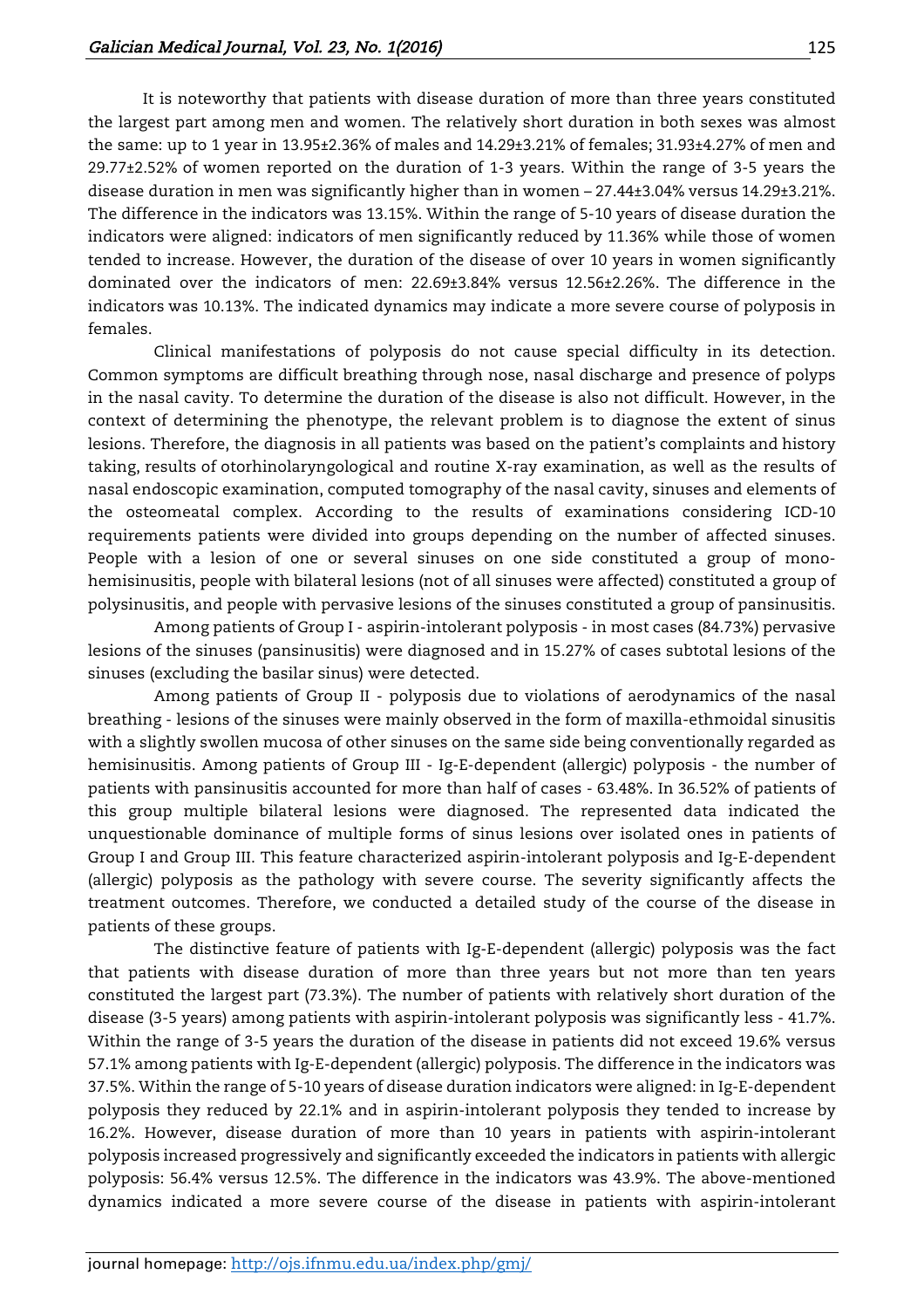polyposis and higher efficiency of treatment of allergy-dependent form of the disease. Since among patients with aspirin-intolerant polyposis women prevailed these data correlated with peculiarities of the age of onset. Disease duration of over 10 years in women significantly prevailed indicators in men: 22.69±3.84% versus 12.56± 2.26%. These data indicated the prevalence of severe forms of the disease in female population.

The disease of long duration (over 10 years) reflected the progressive course of polyposis and was associated with frequent relapses. The vast majority of patients developed from 4-5 to 16- 20 and more polypotomias. Frequent recurrence, in turn, was an evidence of resistance to the most effective methods of treatment (surgery, steroids). These features characterized aspirin-intolerant polyposis as the pathology with particularly severe course of the disease.

When analyzing age-related and chronological aspects of chronic polypous rhinosinusitis there was found that the peak incidence among patients with aspirin-intolerant polyposis prevailed in the mature age group. Within the range of 36-70 years 82.3% of patients were diagnosed with the disease, the number of women dominated over that of men. However, taking into consideration the duration of the disease, the onset of the disease probably occurred significantly earlier in the young age group as this group was characterized by long duration of the disease.

72.3% of young patients suffered from Ig-E-dependent polyposis. The incidence of polyposis due to violations of aerodynamics of the nasal breathing had no age-dependence, as patients were distributed evenly – 50.87% of young people versus 49.13% of older people. Among patients of these groups the number of men prevailed. When disease occurred in all groups of patients its clinical symptoms had no special manifestations and were peculiar for chronic rhinosinusitis. They were often diagnosed as chronic catarrhal or allergic rhinosinusitis.

The predominance of patients with long disease duration can indicate the prevalence of severe forms of the disease as their specific feature is low efficiency of treatment and, therefore, progressive course.

## Conclusions

Thus, as a result of comparative study of clinical features of the disease, certain phenotypes of polypous rhinosinusitis were determined. It is characterized by the following indicators:

- Gender is one of the most important criteria that determine the phenotype. Our study clearly showed that among patients with severe polyposis females prevailed - 58% compared to other types of polyposis.

- Age is also a significant criterion for the formation of pathological phenotype. Clinical pattern of the disease in different age groups had its peculiarities. Most patients with severe forms of polyposis (aspirin-intolerant polyposis) belonged to the mature age group - 36-70 years. When the onset of the disease occurred in childhood or adolescence then we could observe hereditary malformations (polyposis due to violations of aerodynamics of the nasal breathing) or Ig-Edependent (allergic) polyposis.

- Severity of the disease. Severity of clinical course of polypous rhinosinusitis has several features that deserve special allocation into phenotypic marker. The severity of disease in these patients is associated with a progressive, relapsing course and resistance to the most common and effective methods of treatment. Although severity is used as an additional criterion for phenotype allocation, its degree is often determined arbitrarily, but depends on age. Frequent recurrence, progressive course of the disease, especially in young people, regardless of gender, should be considered as a severe course. These severity criteria should include long duration of the disease that along with recurrence indicates the resistance to treatment.

- Nature of pathological changes. In patients with severe forms of polyposis tendency to pervasive or subtotal lesions of the sinuses was determined. This marker is particularly important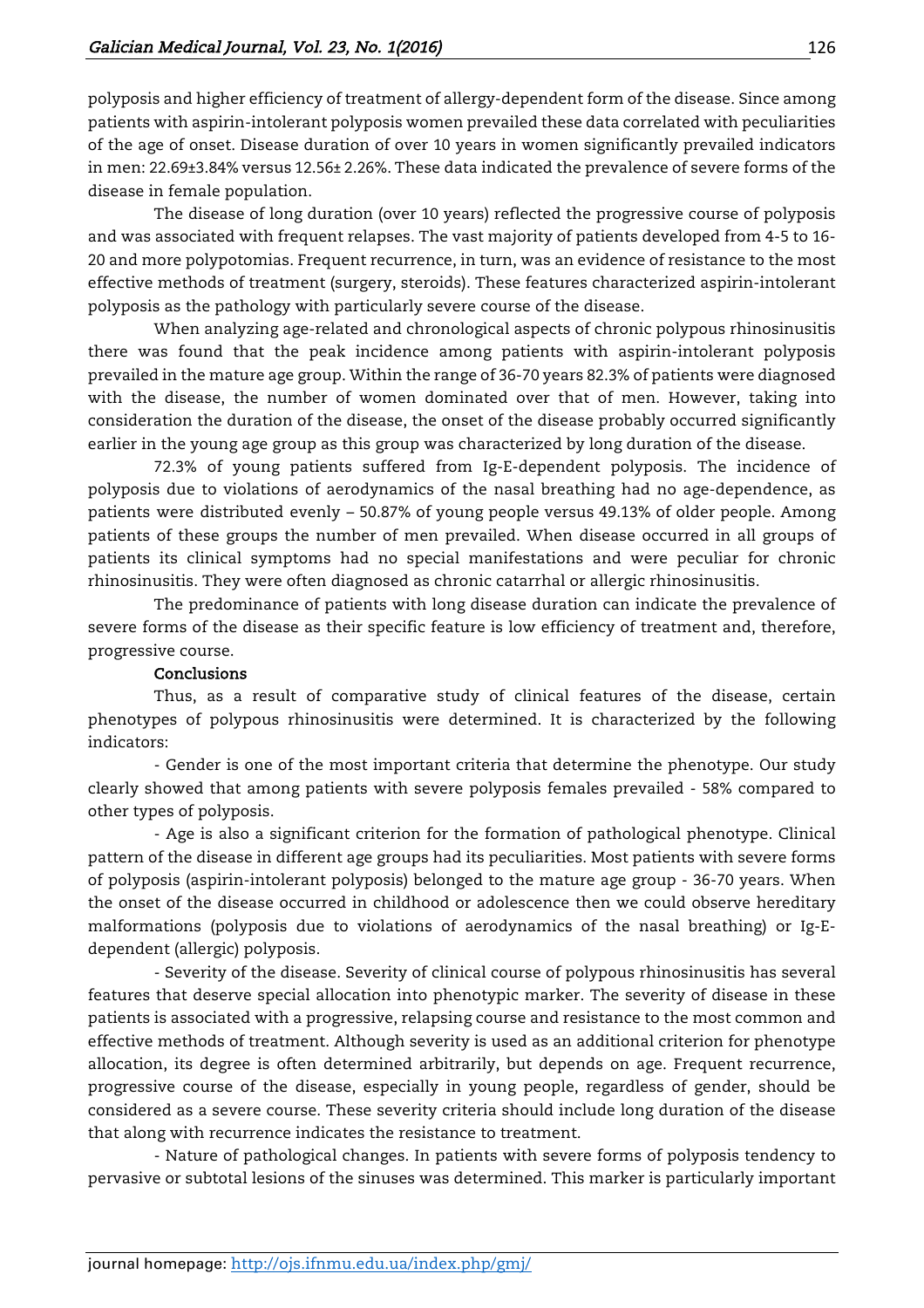in the onset of the diseases, especially at a young age, when clinical manifestations are often considered as symptoms of chronic catarrhal or vasomotor rhinosinusitis.

# Perspectives for further research

The possibility of forming phenotypic diagnostic features is promising as polypous rhinosinusitis is a heterogeneous disease, and the phenotypes mentioned above are considered within clearly defined pathology. The recommendations considering different markers will assist in optimization of diagnostic process and determination of adequate therapeutic tactics.

## References

- 1. Lantsov AA, Riazantsev SV, Tsesarskii BM. Epidemiology of rhinosinusitis polyposa. SPb. "RIA-AMI".1999;96.
- 2. Portenko HM. Rhinosinusitis polyposa.Moscow. 2002;158.
- 3. Piskunov HZ, Piskunov SZ. Clinical rhinology. Miklosh. Moscow. 2002;390.
- 4. Couto LG, Fernades AM, Brand DF, et al.Histological aspects of rhinosinusal polyps. Rev. Bras. Otorrinolaringol. 2008;74(2):207-212.
- 5. Mygind N, Lidhold T. Nasal polyposis. Copenhager:Munskguard. 1997;175.
- 6. Pukhlyk SM. Rhinosinusitis polyposa .Klinicheskaya immunologiya. Allergologiya. Infektologiya. 2010;3:5-10.
- 7. Larsen PI, Tingsgaard PK, Harcourt J, Sofsrud G, Tos M. Nasal polyps and their relation to polyps / hypertrophic polypoid mucosa in paranasal sinuses. A macro-, endo-, and microscopic study of autopsy materials. Am. J. Rhinol. 1998;12:45-51.
- 8. Stammberger H. The evolution of functional endoscopic sinus surgery. Ear Nose Throat J. 1994;73(7):451-455.
- 9. Stammberger H, Posawetz W. Functional endoscopic sinus surgery. Concert, indications and results of the Messerklinger technigue. Eur. Arch. Otorhinolaryngol. 1990;247(2):63-76.
- 10.Stedman's Medical Dictionary, 26<sup>th</sup> edition. Williams and Wilkins. Baltimore, Philadelphia, Hongkong, London, Munich, Sydney, Tokyo. 1995;1405.
- 11.Watelet J-P, Gevaert P, Bachert C, et al. Secretion of TGF-B1, TGF-B2, EGF and PDGF into nasal fluid after sinus surgery. Eur. Arch. Otorhinolaryngol. 2002;259:234-238.
- 12.Fokkens V, Land V, Mullel I. EPOS: European memorandum about rhinosinusitis and polyposis of nose 2007. 2007;17.
- 13.Bachert C, Hormann K, Mosges R. Modern diagnosis and treatment of rhinosinusitis and polyposis of nose. Rhinology.2004;1:47-66.
- 14.Piskunov HZ. Treatment of rhinosinusitis polyposa: materials of the X Congress among ENT specialists. Sudak. 2005;133-134.
- 15.Kapranov NI. Epidemiology of clinical and genetic features of treatment and rehabilitation at the beginning of mucoviscidosis. Ros. vestn. Perinatologiyi i pediatriyi.1997;2(42):16-23.
- 16.Novitskii VV, Holdberh ED. Pathophysiology. Novitskii VV, Holdberh ED, editors. Tomsk. 2001;716.
- 17.Jezewska E, Kukwa A, Pietniczka-Zaleska M. The syndrome of dyskinetic cilia as the cause of chronic sinusitis. Pol. Merkuriusz Lek. 2005;19:444-445.
- 18.Cuyier JP, Monaghan AJ. Cystic fibrosis and sinusitis. J. Otolaryngol. 1989;18:173.
- 19.19. Drannuk HM. Clinical immunology and allergology. Meditsinskoe informatsionnoe agenstvo. Moscow. 2003;604.
- 20.Novikov DK. Immunology and allergology for ENT specialist: guidelinesgor doctors. Novikov DK, editor. MIF. Moscow. 2006;512.
- 21.Soldatova IB. Guidelines for otorhinolaryngology. Meditsina. Moscow. 1997;608.